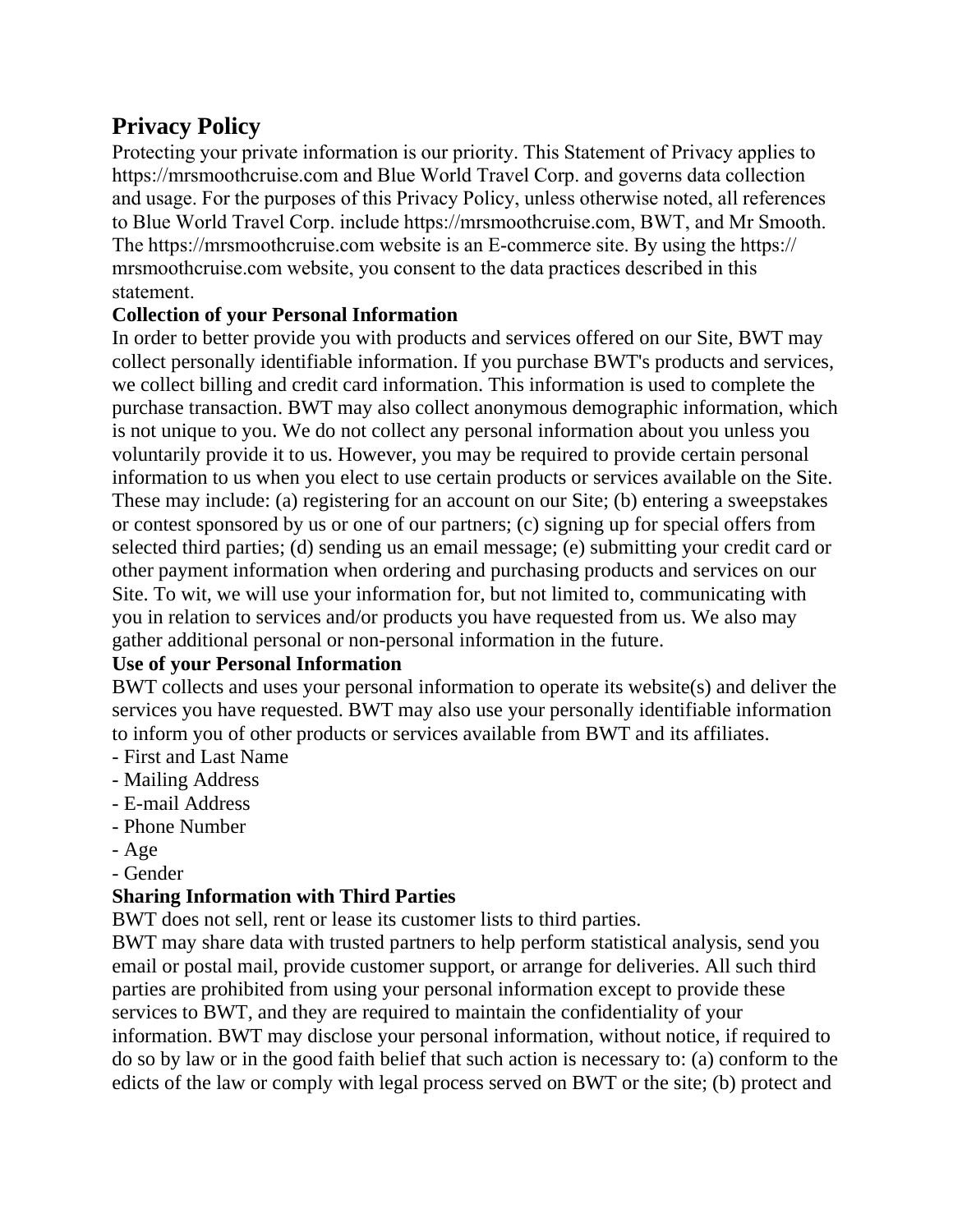defend the rights or property of BWT; and/or (c) act under exigent circumstances to protect the personal safety of users of BWT, or the public.

### **Tracking User Behavior**

BWT may keep track of the websites and pages our users visit within BWT, in order to determine what BWT services are the most popular. This data is used to deliver customized content and advertising within BWT to customers whose behavior indicates that they are interested in a particular subject area.

### **Automatically Collected Information**

Information about your computer hardware and software may be automatically collected by BWT. This information can include: your IP address, browser type, domain names, access times and referring website addresses. This information is used for the operation of the service, to maintain quality of the service, and to provide general statistics regarding use of the BWT website.

### **Use of Cookies**

The BWT website may use "cookies" to help you personalize your online experience. A cookie is a text file that is placed on your hard disk by a web page server. Cookies cannot be used to run programs or deliver viruses to your computer. Cookies are uniquely assigned to you, and can only be read by a web server in the domain that issued the cookie to you. One of the primary purposes of cookies is to provide a convenience feature to save you time. The purpose of a cookie is to tell the Web server that you have returned to a specific page. For example, if you register with BWT site or services, a cookie helps BWT to recall your specific information on subsequent visits. This simplifies the process of recording your personal information, such as billing addresses, shipping addresses, and so on. When you return to the same BWT website, the information you previously provided can be retrieved, so you can easily use the BWT features that you customized. You have the ability to accept or decline cookies. Most Web browsers automatically accept cookies, but you can usually modify your browser setting to decline cookies if you prefer. If you choose to decline cookies, you may not be able to fully experience the interactive features of the BWT services or websites you visit.

#### **Links**

This website contains links to other sites. Please be aware that we are not responsible for the content or privacy practices of such other sites. We encourage our users to be aware when they leave our site and to read the privacy statements of any other site that collects personally identifiable information.

### **Security of your Personal Information**

BWT secures your personal information from unauthorized access, use, or disclosure. BWT uses the following methods for this purpose: - SSL Protocol

When personal information (such as a credit card number) is transmitted to other websites, it is protected through the use of encryption, such as the Secure Sockets Layer (SSL) protocol. We strive to take appropriate security measures to protect against unauthorized access to or alteration of your personal information. Unfortunately, no data transmission over the Internet or any wireless network can be guaranteed to be 100% secure. As a result, while we strive to protect your personal information, you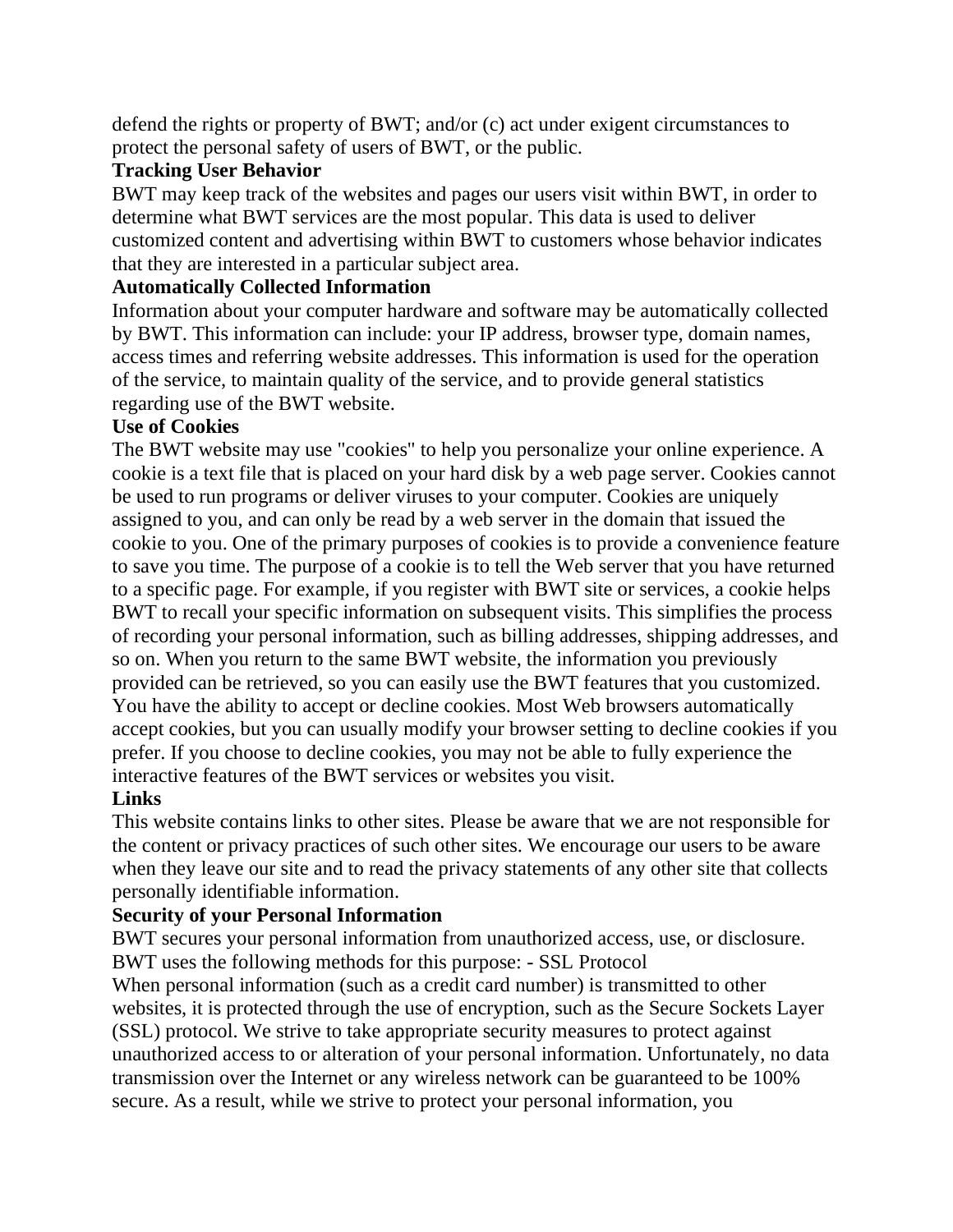acknowledge that: (a) there are security and privacy limitations inherent to the Internet which are beyond our control; and (b) security, integrity, and privacy of any and all information and data exchanged between you and us through this Site cannot be guaranteed.

## **Right to Deletion**

Subject to certain exceptions set out below, on receipt of a verifiable request from you, we will:

• Delete your personal information from our records; and

• Direct any service providers to delete your personal information from their records. Please note that we may not be able to comply with requests to delete your personal information if it is necessary to:

• Complete the transaction for which the personal information was collected, fulfill the terms of a written warranty or product recall conducted in accordance with federal law, provide a good or service requested by you, or reasonably anticipated within the context of our ongoing business relationship with you, or otherwise perform a contract between you and us;

• Detect security incidents, protect against malicious, deceptive, fraudulent, or illegal activity; or prosecute those responsible for that activity;

• Debug to identify and repair errors that impair existing intended functionality;

• Exercise free speech, ensure the right of another consumer to exercise his or her right of free speech, or exercise another right provided for by law;

• Comply with the California Electronic Communications Privacy Act;

• Engage in public or peer-reviewed scientific, historical, or statistical research in the public interest that adheres to all other applicable ethics and privacy laws, when deletion of the information is likely to render impossible or seriously impair the achievement of such research, provided we have obtained your informed consent;

• Enable solely internal uses that are reasonably aligned with your expectations based on your relationship with us;

• Comply with an existing legal obligation; or

• Otherwise use your personal information, internally, in a lawful manner that is compatible with the context in which you provided the information.

# **Children Under Thirteen**

BWT does not knowingly collect personally identifiable information from children under the age of thirteen. If you are under the age of thirteen, you must ask your parent or guardian for permission to use this website.

### **E-mail Communications**

From time to time, BWT may contact you via email for the purpose of providing announcements, promotional offers, alerts, confirmations, surveys, and/or other general communication. If you would like to stop receiving marketing or promotional communications via email from BWT, you may opt out of such communications by clicking on the unsubscribe button.